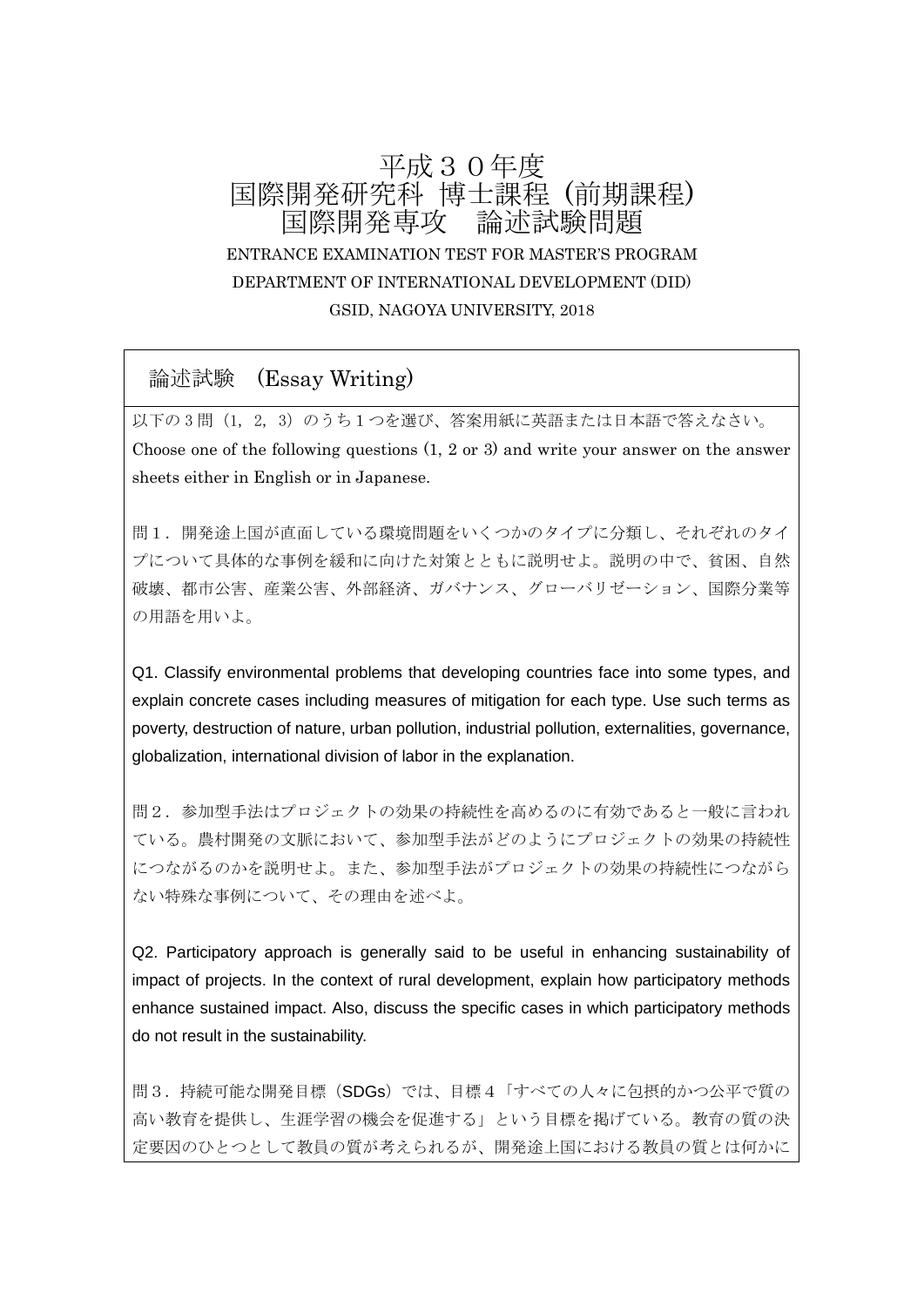ついて述べよ。教員の質を高める上で制約となる要因を、できるだけ具体的な事例を用い て説明せよ。また、それらの制約要因を克服するための有効な戦略を考察せよ。

Q3. Sustainable Development Goals (SDGs) include Goal 4 "Ensure inclusive and quality education for all and promote lifelong learning." One of the determinants of the quality of education is the quality of teachers. Explain what constitutes the quality of teachers in the context of developing countries. Also, discuss constraints in raising the quality of teachers, by referring to concrete cases to the extent possible, and consider effective strategies for overcoming such constraints.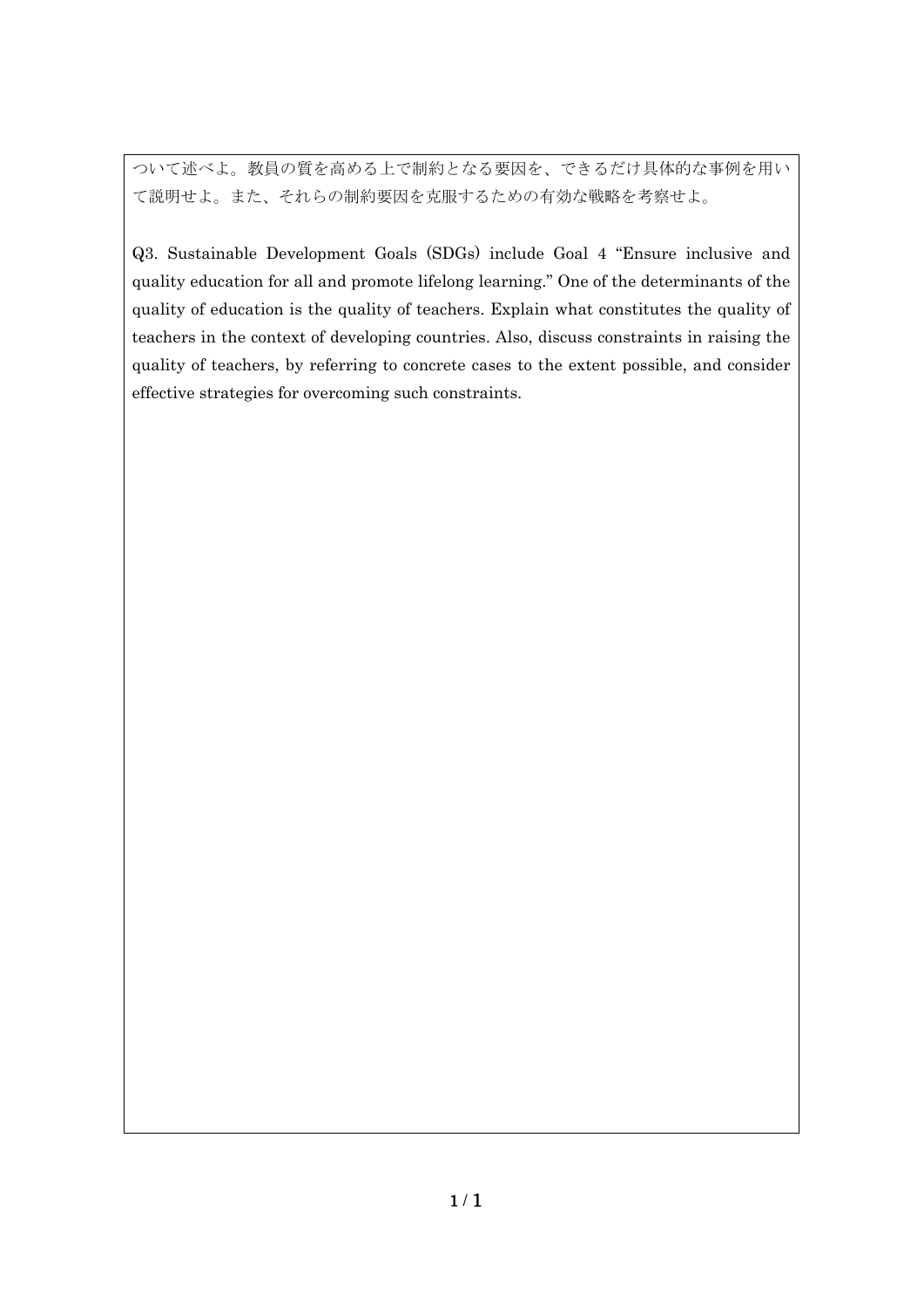# 平成30年度 国際開発研究科 博士課程 (前期課程) 国際協力専攻 論述試験問題

ENTRANCE EXAMINATION TEST FOR MASTER'S PROGRAM DEPARTMENT OF INTERNATIONAL COOPERATION STUDIES (DICOS) GSID, NAGOYA UNIVERSITY, 2018

論述試験 (Essay Writing) 以下の3つの分野(1. 法学、2. 政治学、3. 社会開発)から1つを選び、選 択した分野の指示に従って解答しなさい。 1. 法学分野:下記の6問から1つを選択しなさい。 1a. 表現の自由と公共の利益の関係について論じなさい。 1b. 貧困層が直面する法的問題はどのようなものが考えられるか. また、そ の問題を克服するためにどのような法制度整備が考えられるかについて論 じなさい。 1c. 国際司法裁判所の強制的(義務的)管轄権について論じなさい。 1d. 国際法における領域権原について論じなさい。

1e. WTOドーハ・ラウンド交渉の現状を説明し、現状に至った原因を論じな さい。

1f. 投資家対国の仲裁に対する最近の批判について論じなさい。

2. 政治学分野:下記の3問から1つを選択しなさい。

2a. 政府のアカウンタビリティを高める政治改革を実現するための条件につ いて論じなさい。

2b. なぜ世界各地で、自由民主主義の原理や規範にもとづく政治に対する批判 が高まっているのか論じなさい。

2c. 多国籍企業はどのように国家主権に影響をおよぼすのか説明しなさい。

3. 社会開発分野

以下に列挙された国際開発の課題を1つ選び、その課題についてプロジェク トを実施する際に、ローカルな文化にどのような配慮をすべきか論じなさい。 (1)貧困削減、(2)コミュニティ開発、(3)国際労働力移動、(4)ジェンダー平等